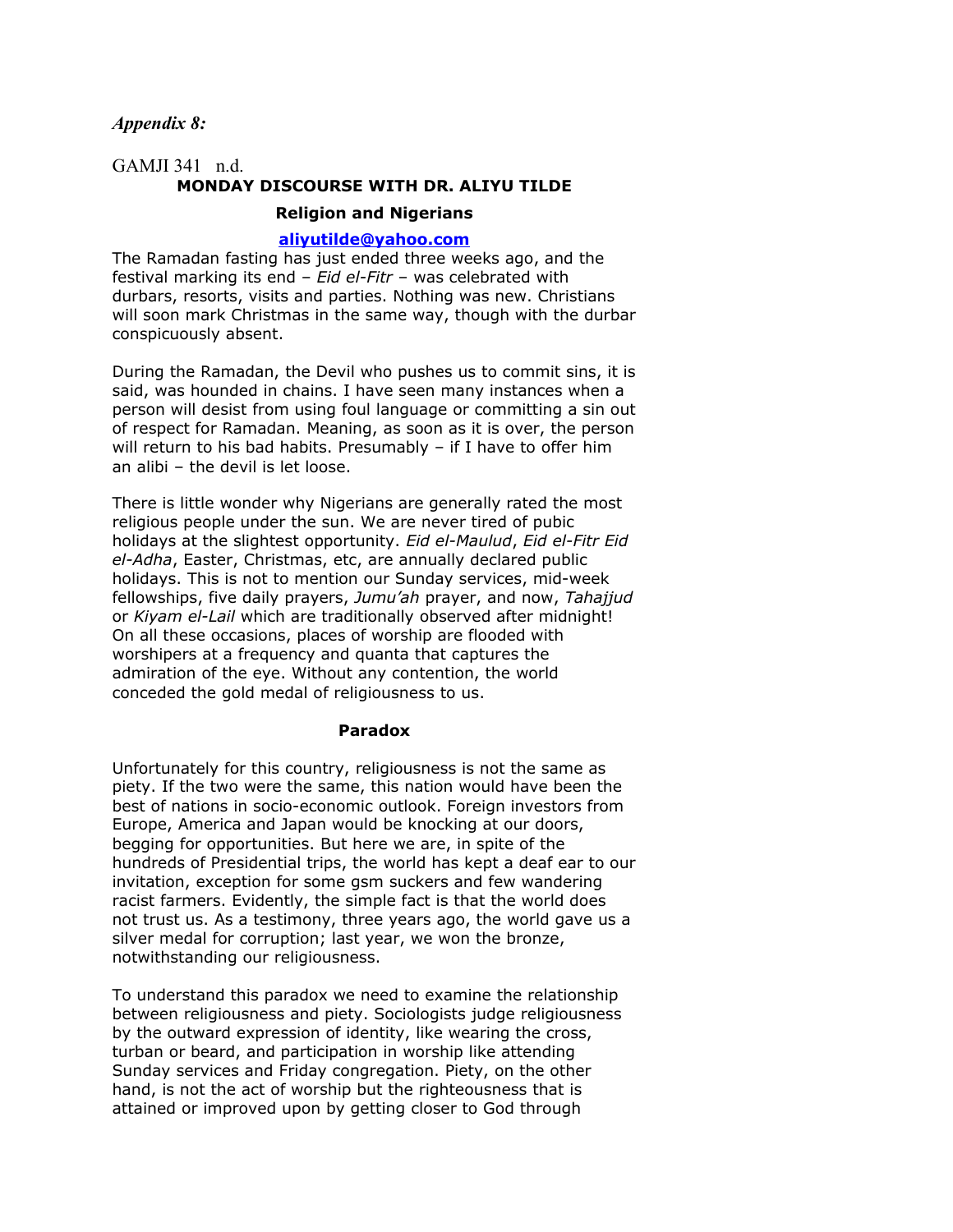worship and numerous other means. As the pious leaves his place of worship, he remains conscious of God in all his worldly dealings. In his relationship with other people, his actions are characterized by affection and sympathy, the precursors of kindness, tolerance, honesty, dedication and communality, which are universal indices of mental health. While belief remains in the heart, these acts are the expressions of piety, the ultimate goal of religiousness.

The relationship between religiousness and piety, therefore, is supposed to be a positive one. Practically, in Nigeria, both the scale and dynamics of the relationship vary with individuals. For few, the relationship is very strong, when piety is motivated by strong events and ideas that make them to spontaneously break from their past, forever. For some it is simply linear, their piety increasing gradually as they worship over time. To both groups, worship is as important as it is beneficial. But for most, and unfortunately for this country, the relationship is a line running parallel to the axis of worship with no increment in piety no matter how distant we move on the axis of worship. And lastly, for many worshippers among those who believe they "found it", there is a negative correlation between worship and piety, or between religiousness and mental health. Though they are the most ardent worshippers and hardly do they engage in alcohol or adultery except on few occasions when they are "overcome by the devil", they exhibit some dangerous forms of mental illness, like xenophobia, which leads to the prevalence of hate and intolerance.

## **Evidence**

The evidence supporting my claims is overwhelming. I often wonder if the church or mosque at Aso Rock has any importance if, as alleged, 56% of the corruption in the country takes place there. The remaining 44% is shared between Government Houses in States and other establishments of government, many of which also have places of worship in them. Few minutes ago some of these officials could break from duties for a prayer at a place of worship nearby. Just thereafter, they will return to their desks or meeting rooms to continue their corrupt practices and to formulate policies that will cause serious hardship to all Nigerians and deaths to hundreds on daily basis. Where is the God in the hearts of such officials? If there were any positive coefficient of correlation between our religiousness and our mental health, Nigeria would have been a different country.

Otherwise, how can we solve the riddle of an Alhaji in the position of a governor or Inspector General of Police stealing over N17 billion of public funds, or a JP (Jerusalem Pilgrim) Governor on the run from the M15 and another in British police custody? What did these people tell God in Mecca or Jerusalem when they go for annual pilgrimage? In another instance, how do we reconcile the "born-again" claim of a President who has increased the price of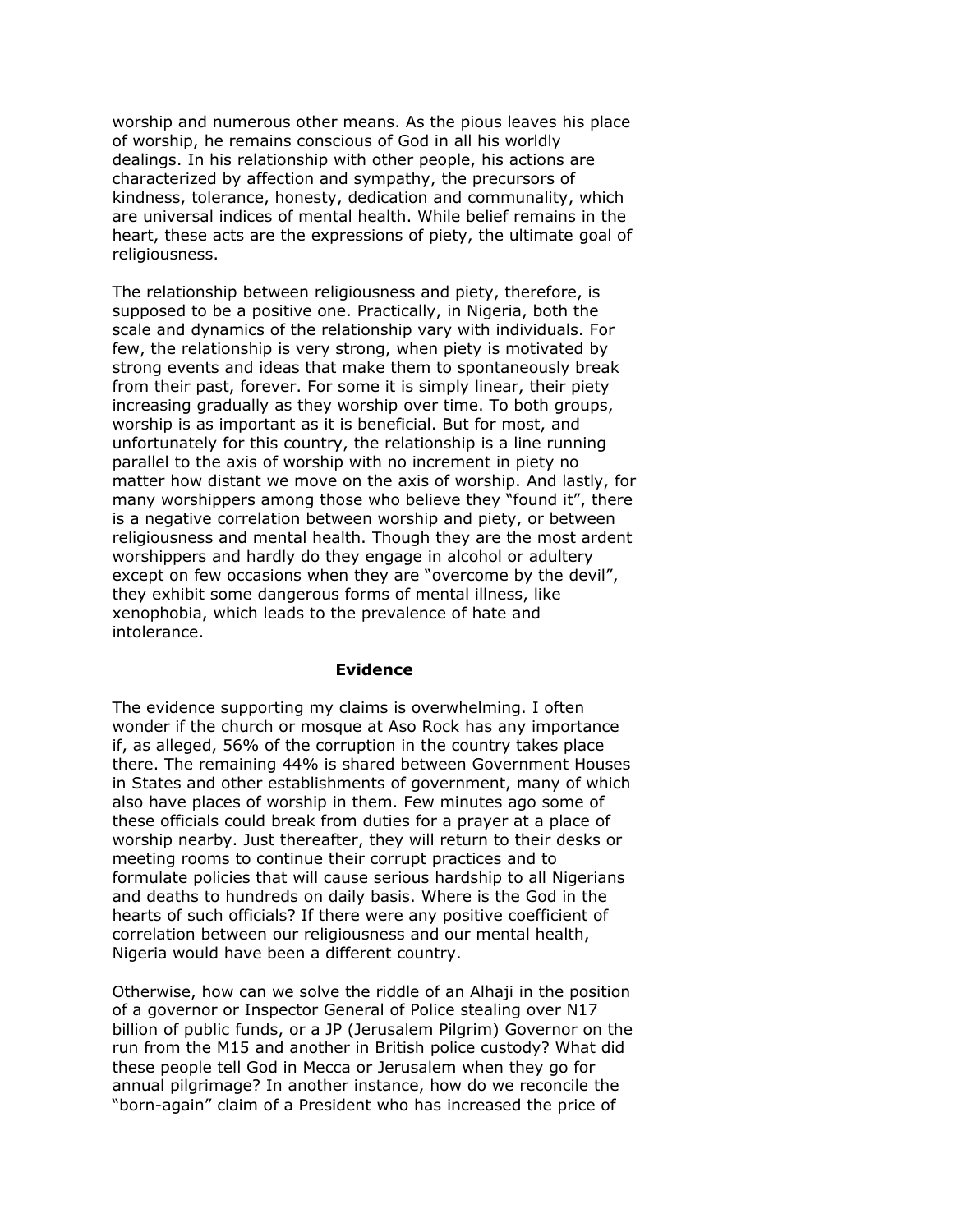fuel from N12.00 to N75.00 per liter in just six years?

At a lower level, how could some of our public servants who pray five times a day and attend every Wednesday fellowship and Sunday service divert the public resources under their custody? We have some medical directors and health personnel of pubic hospitals, for instance, who, in spite of their religiousness, steal important hospital equipment, drugs and reagents; many teachers who have perfected the commerce of examination malpractice; many drivers of hospital shuttle bus, meant to convey the sick, who use it to transport firewood and sacks of maize from the villages; traders who import and distribute fake drugs and spare parts, causing the deaths of thousands of Nigerians annually. The irony of all these is that part of the ill-gotten wealth is used in the building of mosques and churches! May God reject their offer as he rejected the sacrifice of Cain.

While the locusts of white-collar corruption are ravaging our economy at the national level, the termite of dishonesty and intolerance is devouring every bud of prosperity at the grassroots. Today, the commoner, who never misses a congregational prayer, exhibits the same degree of dishonesty as the corrupt official at the slightest opportunity. Make the mistake of appointing a villager the farm manager who will supervise your farm operations and you are sure to harvest bails of disappointment at the end of the season. Give another commoner a taxi to drive, or a commercial motorcycle to ride and he will pocket more than half of the returns daily. This is the principal reason why the transport sector in the North is dying rapidly. Or leave the village, find a Fulani man in the bush and entrust him with your herd of cattle and you will definitely receive fabricated report that *sammore* has killed a cow last month, *boru* has killed another this month, and so on. The Hausa, for instance, whom the Igbo once regarded as the epitome of honesty and whom he could lend without any collateral has squandered that trust. The Igbo will adduce all evidence to prove that the "Hausaman" of today is not the "Hausaman" of yesterday. He is no longer marginalized in the game of corruption. Thus, all attempts of the individual Nigerian to create wealth, as many of us have experienced, is consistently greeted with pervasive breach of trust that makes it impossible for wealth to multiply and provide more opportunities of survival to many. Consequently, and in spite of our abundant resources, poverty has become the destiny of over 70% of our population.

### **Reasons**

Very few Nigerians will fail to share the same observations. The next thing is to probe the cause that severed the link between religiousness and piety or good conduct among Nigerians. First, I think many Nigerians have a misconstrued notion of our secularity. Many fail to see the extension of the mosque or the church beyond the premises of worship. To God is the worship, they think, and to the devil is the profane. They think public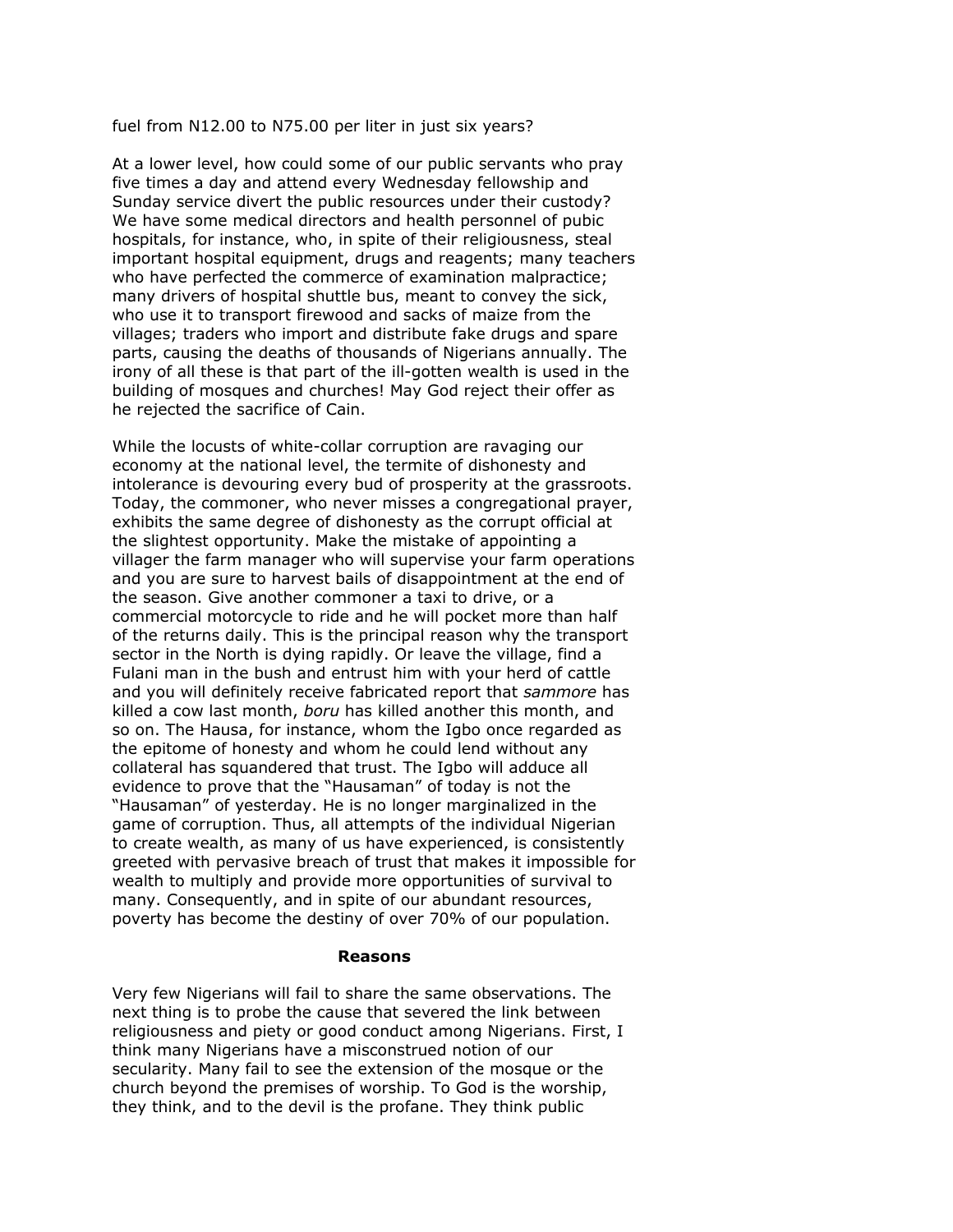treasury is an *alheri* or a booty that does not belong to anyone. At another level, we often underrate the effect that our mental sickness causes to the development of the country. Even where we are educated enough to foresee the consequences of criminal actions, we are so callous that we hardly give a damn. A medical director stealing an X-ray machine or a consignment of drugs knows exactly the consequences; A kleptomaniac principal or education officer knows very well the damage the contribution he is making to the falling standard of education when he steals textbooks, lab equipment. Yet on both accounts, these officials will go ahead to commit their crimes with the connivance of their superiors who will receive a share of the theft. Their belief in God and their prayer have both failed to restrain them from evil. The most important factor, however, is the increasing penchant of a good proportion of the clerics to acquire wealth through the same dubious practices as the laity. These are people who are regarded as the inheritors of the Prophets, the symbols of religion and all the values it preaches. The proliferation of churches and mosques and the manner in which many custodians of religion are competing with one another in the display of material wealth is unbecoming for custodians of religion. Their acts encourage the looting of public property. They praise corrupt public servants and merchants at ceremonies or when they pay them visits; they beg them for donations to complete the construction of a church or a mosque; they receive from them gifts of expensive cars; they annually lobby for allocation of hajj seat or tickets to the Vatican or Jerusalem. Once indebted by to this extent, the cleric loses his conscience and his intellect become reluctant to confront his benefactor with the unalloyed truth. Instead, the interpretation of verses from holy books will be twisted to justify the intentions and actions of the patron. As such, an opportunity that could be used to remind the leadership of its responsibility as practiced by egalitarian leaders like Umar bin al-Khattab, for example, is wasted in the praise of people whose indulgence is causing a untold hardship to millions of Nigerians.

The two – the clerics and the ruling elite – are in partnership for the obvious. On the one hand, the cleric needs the wealth of the ruler. On the other, the ruler needs the political anesthesia which the cleric administers on his followers. Through the preaching of doctrines of predestination, the follower is consigned to God, as the alleged mastermind of his condition of ignorance, poverty and disease. Through the preaching of hate and intolerance against other religions and denominations, the population is too divided to fight against the injustice of the ruler. It becomes embroiled in one sectarian crisis after another. In the end of such crisis, not a single cleric do I know who has lost a son, nor a president, governor or senior government official. All those who lost their lives are masses. That is the price they pay for their gullibility. But as we have mentioned earlier, the mass himself cannot be trusted. He is only waiting for an opportunity to cheat, for an *alheri* to come his way. And any attempt to emancipate him by blunting the edges of differences and clearing his xenophobic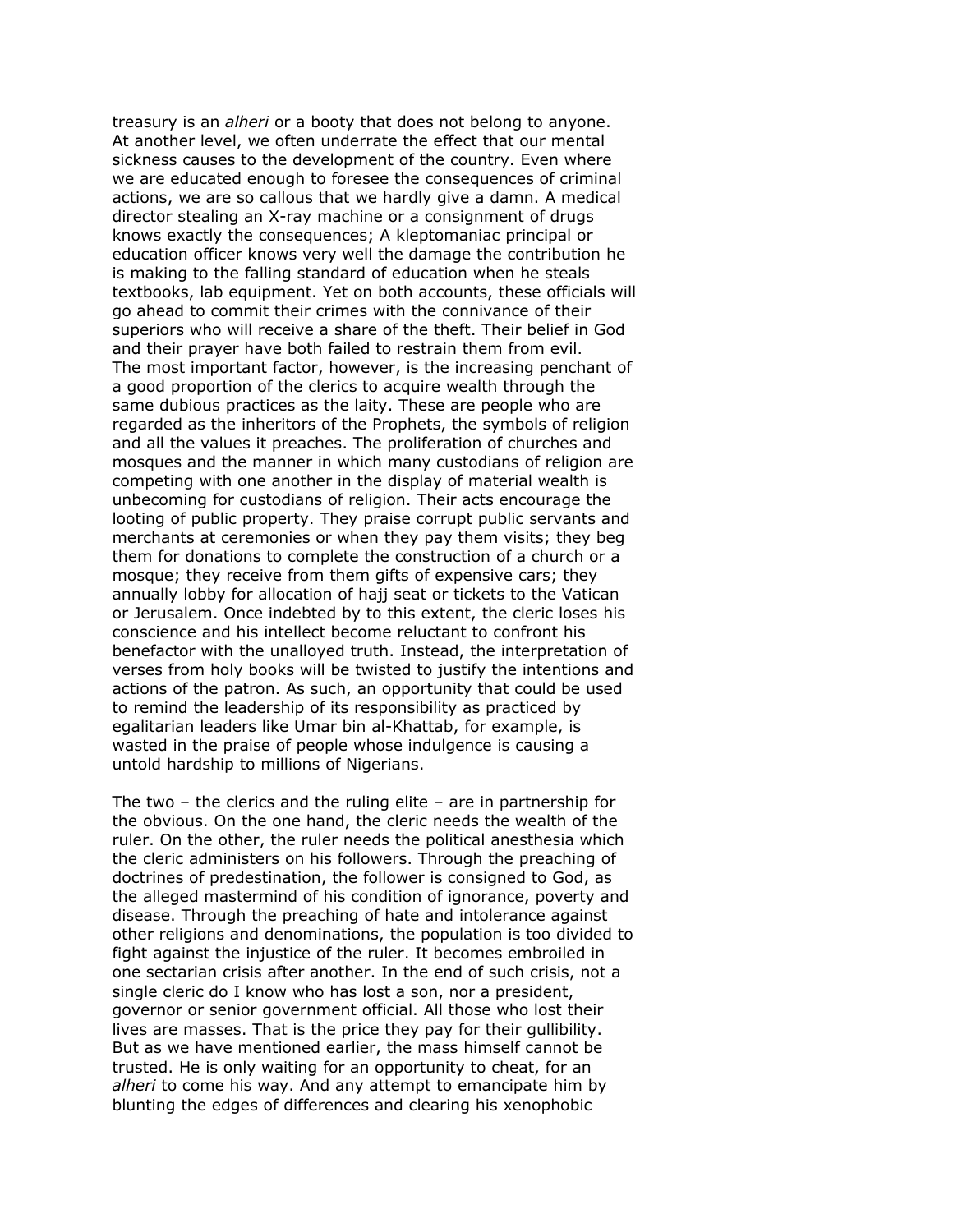mind is greeted with the hostile language of heresy, blasphemy and hypocrisy coming from both the cleric and his pitiable followers.

### **The Future**

What role does religion have in our future? Definitely, there will be in the near future many prayers to be said daily, many Ramadans or Christmas to observe annually. But for what benefit will they be? I am not an advocate of secularity in any sense. People must admit that God has a positive role in their day-to-day lives. It is the failure of the religious to excel in the worldly that has led to this separation which in turn is causing a lot of havoc to nations and the international community. Custodians of religion have declined in their contribution to discoveries since their great contributions in philosophy in the Middle Ages. Almost all advances in science and technology of the past 200 years have come from people who believe more in Darwinism than in Creation. That is why they are misapplied to the detriment of humanity. And it is saddening to predict with good degree of certainty that the next vaccine of AIDS or of malaria is unlikely to come from an ardent observer of Ramadan or a born-again Christian, neither will it come from an Imam or a pastor. Therefore, what we expect from our religious leaders is the role that their predecessors played, people like Avicena (Ibn Sina), Averoes (Ibn Rushd), Thomas Aquinas, and many others. These were men of religion who played the roles of scientists, philosophers and clerics, at the same time. They did not separate between the divine and the profane and had a heart that embraced the whole humanity. Had they lived in our age, they would have been the first to discover atomic fission before Einstein and used it in a beneficial way instead of using it to destroy Horishima and Nagasaki.

In addition, religious leaders must live as leaders, setting the pace of piety for us, their followers. This will give them the moral locus, without fear of losing the lucrative opportunity of material acquisition, to correct the society right from Aso Rock down to the remotest village.

However, they will not succeed in their job without a firm commitment to this world as they have for the Hereafter. This will lead them to acquire and respect knowledge, labor, justice and humanity, ideals that will place them at a great distance from their present state of contempt for the fundamentals upon which any just and progressive society is built. God has decreed that his Earth be a commonwealth of different people from different backgrounds in ethnicity and belief. And so it must remain. Once the clerics fail to dedicate themselves to this world, it will be ruled by the lowly, people before whom nothing has value except the desires of their hearts.

So let Christmas and another Ramadan return and find a better